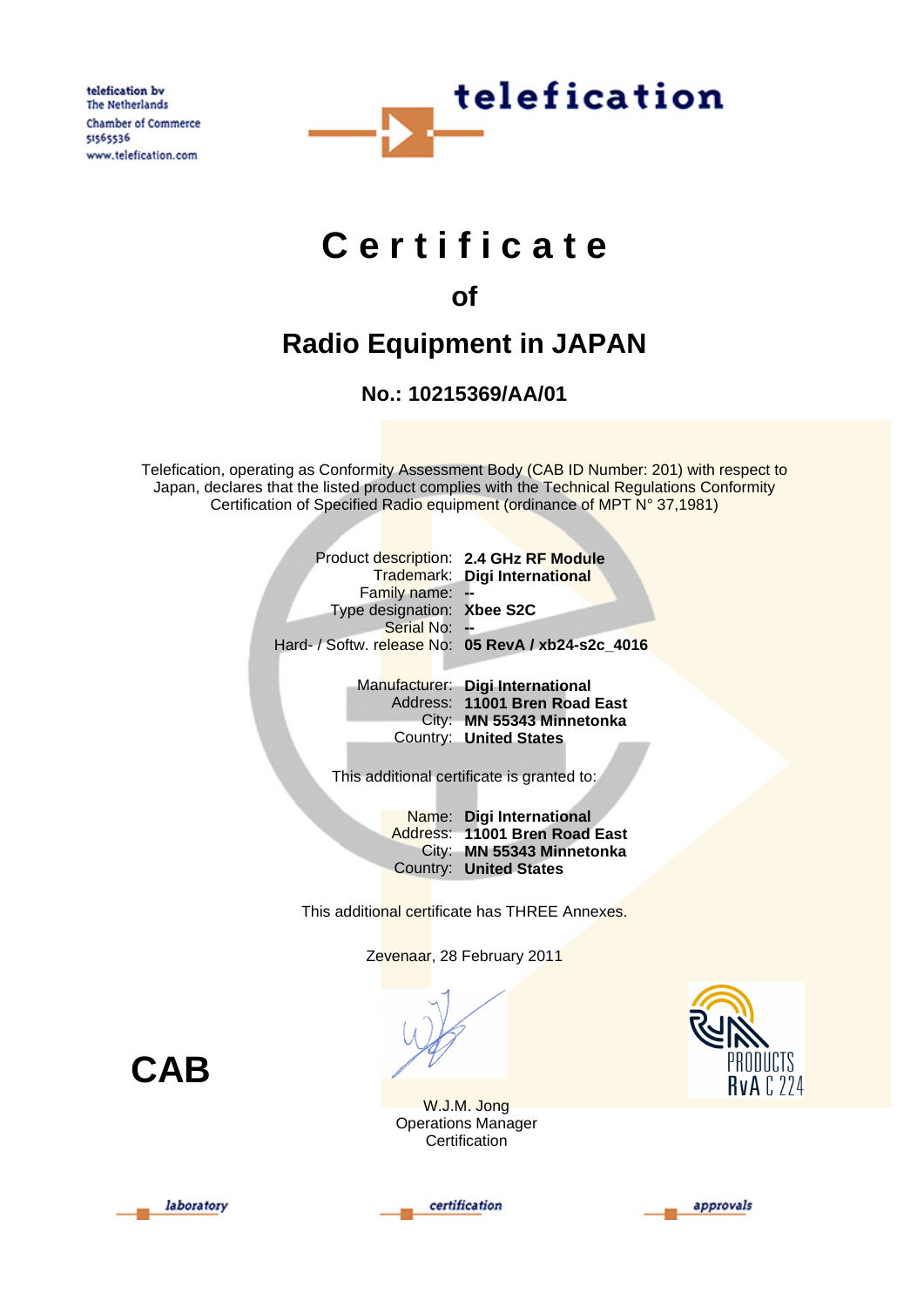

*Annex 1 to additional Certificate of Radio Equipment in Japan* 28 February 2011 *Number: 10215369/AA/01 Annex 1, Page 1 of 1*

- The validity of this additional Certificate is limited to products, which are equal to the one examined in the type-examination.
- When the manufacturer (or holder of this additional certificate) is placing the product on the Japanese market, the product must be affixed with the following Specified Radio Equipment marking:



#### **Remarks and observations**

*The following conditions are applicable:*

There are different versions, depending upon the selected antenna:

- an U.FL RF port on the PCB for an external antenna

- with an integral PCB antenna

- PIN 36 RF Port, a soldered cable and a chassis connector for an external antenna

Rated supply voltage 3.3 Vdc Operational range: from 2.2 up to 3.6 Vdc Electrical interface with host: USB

Antenna's overview: (Gain specified at 2.4 GHz)

- 1. Internal PCB Antenna, max. gain -0.5 dBi
- 2. External Antenna Dipole Bec AN2400-37A19BX, max. gain 2.76 dBi
- 3. External Antenna Dipole Bec R-AN2400-5701RS-Z, max. gain 3.45 dBi
- 4. External Antenna Dipole Pulse W1030, max. gain 2.0 dBi
- 5. External Antenna Dipole Pulse W1049B050, max. gain 2.0 dBi
- 6. External Antenna Dipole NearsonS131AH-2450S (1/2 lambda dipole), max. gain 2.0 dBi
- 7. External Antenna Monopole Maxstream(whip,1/4 labda), max. gain 1.8 dBi
- 8. External Antenna Directional Buffalo WLE-HG-DA , max. gain 9.0 dBi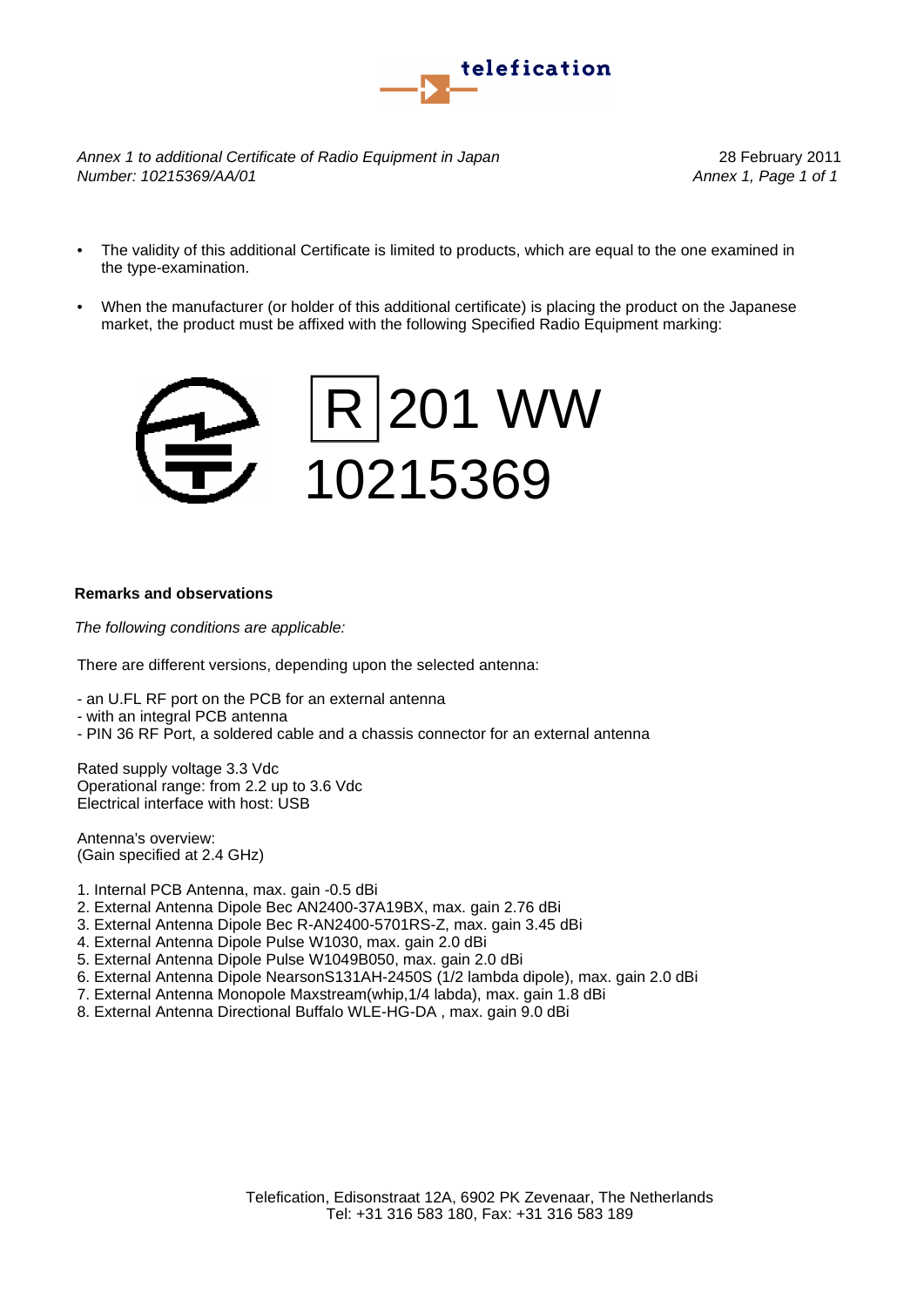

*Annex 2 to additional Certificate of Radio Equipment in Japan* 28 February 2011 *Number: 10215369/AA/01 Annex 2, Page 1 of 2*

#### **Documentation lodged for this type-examination**

*Test Reports:*

- MiCOM Labs: DIGI09-J1 Rev B, 18 December 2011

#### *Product Documentation:*

- Assembly drawings
- Bill of materials
- Block diagram
- Electric diagrams<br>- Antenna specifica
- Antenna specifications<br>- Photos
- Photos
- User manual
- Tamper Proof Method

#### **Technical Standards and Specifications**

*The product shows no non-compliances with:*

(including amendments) Equipment Radio Regulations 2008

Chapter I, General Provisions Chapter II, Transmitting Equipment Chapter III, Receiving Equipment Chapter IV, section 4.17 article 49.20

Radio equipment specified in Item (19) of article 2, paragraph 1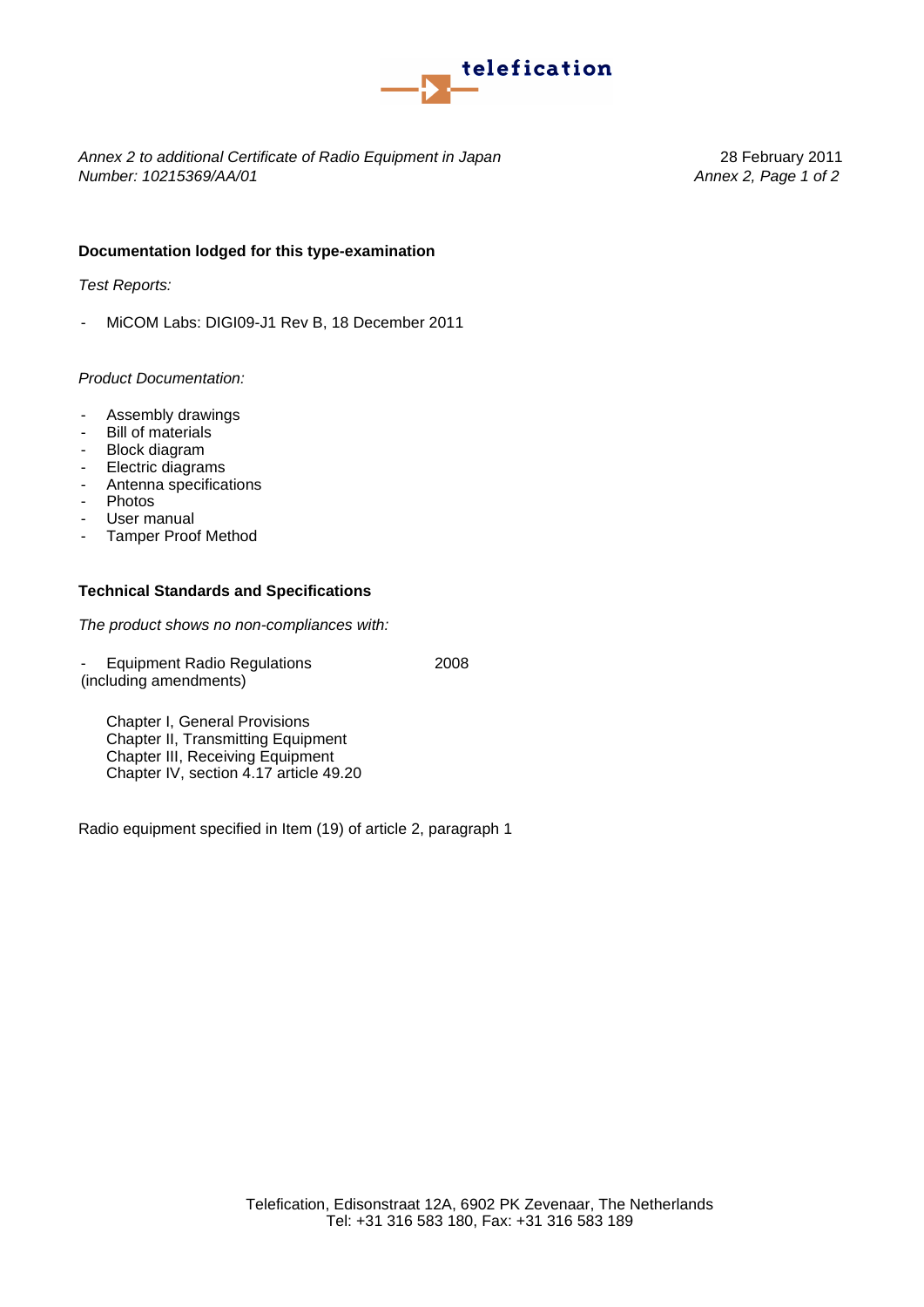

*Annex 2 to additional Certificate of Radio Equipment in Japan* 28 February 2011 *Number: 10215369/AA/01 Annex 2, Page 2 of 2*

#### **Technical features and characteristics**

*The product includes the following features and characteristics:*

Zigbee:

- Operating frequency range: 2405-2480 MHz (16 channels)
- Operating frequency band: 2400-2483.5 MHz
- ITU designation: 2M65G1D
- Maximum output power: 4.8 mW/MHz rated
- Maximum antenna gain: 9 dBi
- Modulation method(s): DSSS: O-QPSK